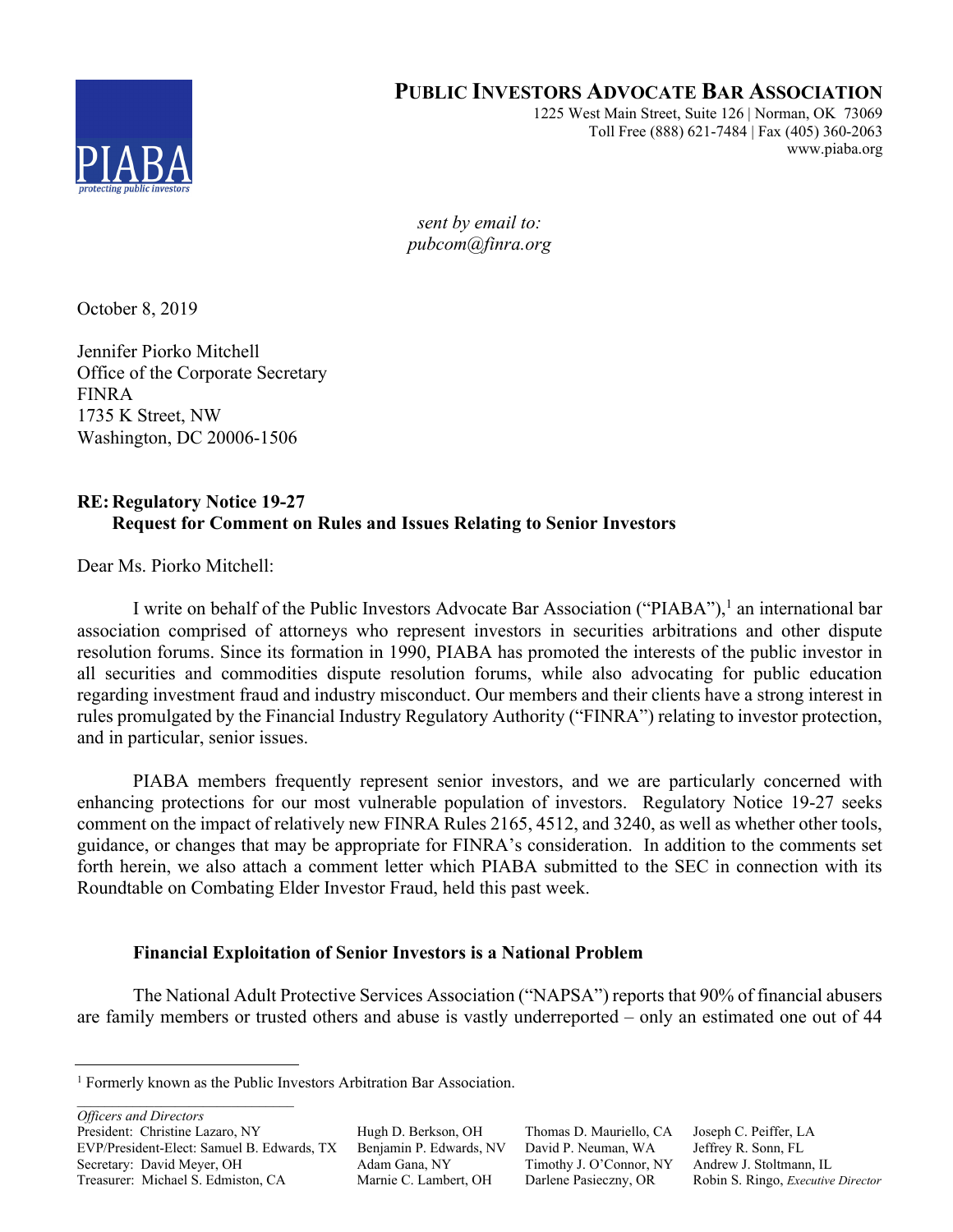cases is reported.<sup>2</sup> Common forms of financial abuse by family members include misuse of a power of attorney or joint bank account, and threats to abandon the vulnerable person.<sup>3</sup> In addition, bad actors in the securities industry may target elder investors, and their retirement accounts, for outright investment scams, or for inappropriately risky or otherwise unsuitable, high-commission investments. According to the 2018 Enforcement Report by the North American Securities Administrators Association ("NASAA"), the most often reported of these were promissory notes, real estate investment programs, affinity fraud (sales scams targeting a particular community or group), and Regulation D offerings (private placements exempt from SEC registration, certain disclosure and reporting requirements).<sup>4</sup> Fraud by a financial advisor may cause greater harm to an individual because of the professional's access to a customer's funds, and may cause greater harm to society because there will likely be a greater number of victims than those subject to exploitation by a family member.

### **NASAA's Model Act and States Adopting the Model Act**

Recognizing the increasing problem of financial exploitation of investors over the age of 65, and the potential for *prevention* by financial advisors, NASAA formed its Committee on Senior Issues and Diminished Capacity in 2014. In September 2015, NASAA released its draft Model Act to Protect Vulnerable Adults from Financial Exploitation ("Model Act"). So far, twenty-three states have enacted legislation or regulations based on NASAA's Model Act.<sup>5</sup> The majority of these states follow the Model Act's definition of "vulnerable adult" as including anyone age 65 or older. Those states also follow other NASAA Model Act provisions, such as: the time frames for permissive delays of disbursements, mandatory record keeping and state access to such records, mandatory reporting of suspected abuse to specified state agencies, and permissive notification to certain previously identified individuals (provided that they are not the suspected abuser).<sup>6</sup> Correspondingly, FINRA proposed similar changes to its SRO rules in Regulatory Notice 15-37, issued in October 2015, which resulted in the adoption of Rule 2165 (Financial Exploitation of Specified Adults) and amendments to Rule 4512 (Customer Account Information). Unlike the Model Act, FINRA's rules do not mandate suspected abuse be reported to specified agencies or law enforcement.

### **Requests for Comment Question Nos. 1-3 (Rule 2165)**

### *Alignment with State Protections*

At the outset, we note that one of the goals of the Model Act was to create some uniformity in legislation across the states regarding permissive delayed distributions and other operative features. PIABA is concerned that FINRA's contemplated substantive changes to Rule 2165 may create confusion to the extent

<sup>2</sup> http://www.napsa-now.org/policy-advocacy/exploitation/. 3 *Id.* 

<sup>&</sup>lt;sup>4</sup> 2018 NASAA Enforcement Report available at: http://www.nasaa.org/46133/nasaa-releases-annual-enforcement-report-4/.<br><sup>5</sup> http://serveourseniors.org/about/policy-makers/nasaa-model-act/update/.<br><sup>6</sup> For a detailed compari

For a detailed comparison, *see* Darlene Pasieczny, *States Adopting NASAA's Model Act to Protect Vulnerable Adults from* 

*Financial Exploitation (Mandatory and Permissive Conduct by Financial Advisors)*, PIABA Bar Journal, vol. 26, no. 2 (October 2019) (forthcoming).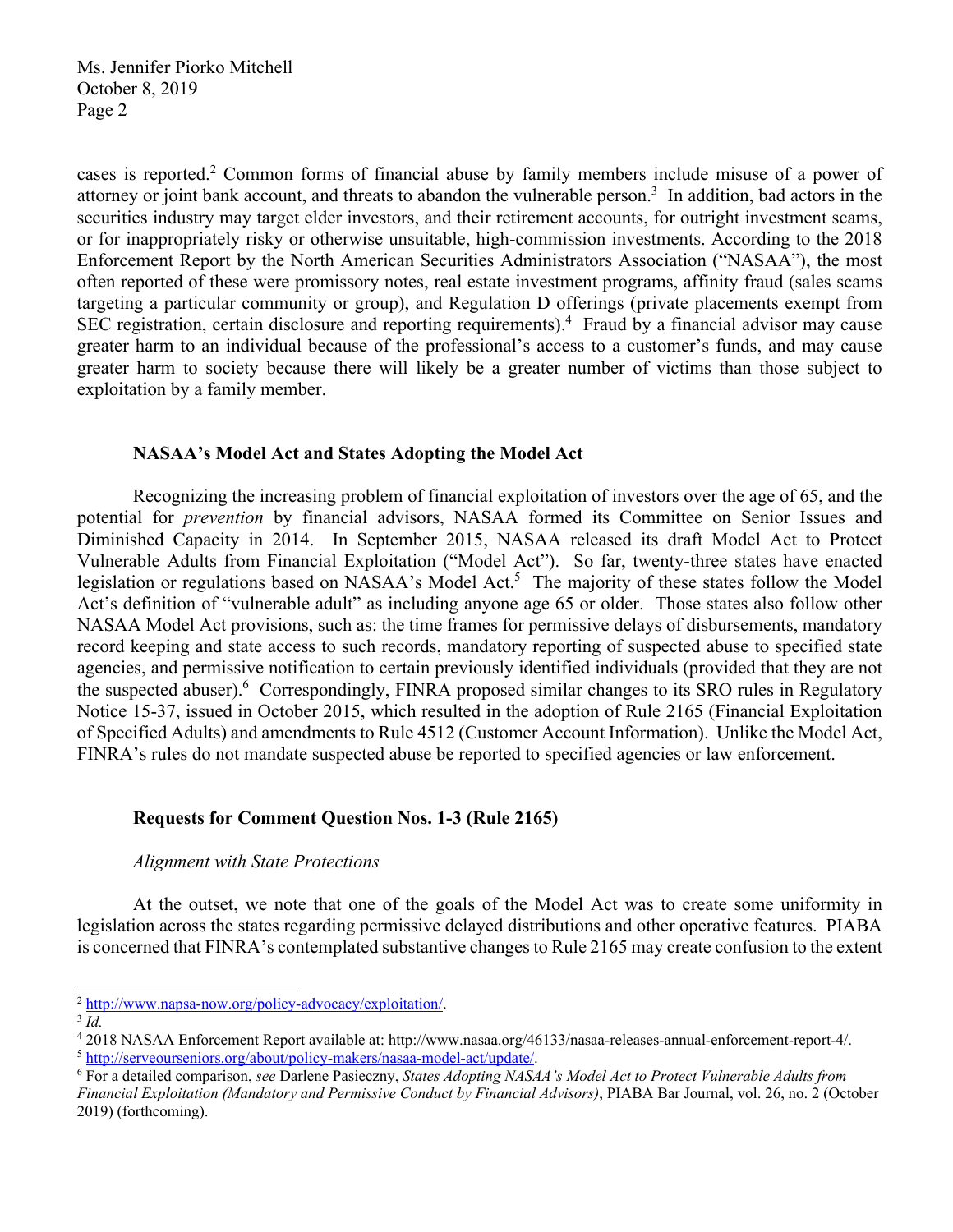they could contradict state legislation on the topic. For example, if the permissive delay period is increased from the existing period (up to 25 business days) to a contemplated longer period of time, conflicts could arise. Or, if the scope of Rule 2165 expands to include not just distributions of cash or securities from or between accounts, but also delays to transactions within an account (e.g. orders to sell), a possibility of conflicts could arise. We note that FINRA's proposed changes seek to offer even *greater* protections which is a laudable goal, but nonetheless, we encourage FINRA to harmonize any substantive changes with NASAA's guidance and existing state law. In furtherance of that goal, PIABA also suggests that FINRA make its rule mandatory, in conformity with the NASAA Model Act, rather than permissive.

#### *Potential Application Where There is Reasonable Suspicion of Impairment*

Diminished capacity, and more specifically, whether an individual has legal capacity when making a significant financial decision, is a notoriously difficult subject. Capacity may fluctuate day to day. A person may have difficulty with cognition at certain times of day, as a result of a change of medication or temporary physical condition and may later regain legal capacity. PIABA understands that FINRA is not suggesting that its members attempt to make any conclusive determination regarding capacity. Rather, FINRA contemplates whether similar safe harbor protections as those in Rule 2165 might be extended for a permissive delay where there is a reasonable suspicion of diminished capacity. This temporary delay of disbursement may allow for investigation, communication with a pre-authorized trusted contact person, and might prevent significant financial harm to an account. For example, an order to liquidate all holdings might incur substantial transaction fees or surrender fees. However, respect for autonomy of the client is also paramount. A person may choose to make informed decisions that the advisor disagrees with. PIABA suggests that FINRA conduct further research on such issues before modifying or instituting any rules on the subject.

#### **Request for Comment Question Nos. 9-12 (Rule 3240)**

PIABA agrees that Rule 3240 has been effective in protecting investors and public interest, specifically by addressing potential misconduct relating to associated persons of broker-dealer firms borrowing from or lending money to customers. Specifically, the Rule has served to deter fraud and manipulative practices involving senior investors' retirement savings by prohibiting such conduct. PIABA believes that, in situations where one of the enumerated exceptions apply, the current rule is broad enough to cover those instances in which lending or borrowing money from customers may be acceptable. Importantly, such situations first require appropriate disclosures and pre-approval by the broker-dealer firm, which is crucial to ensuring compliance with the Rule.

#### **Request for Comment Question No. 13 (Enhancing Sanction Guidelines)**

FINRA publishes the FINRA Sanction Guidelines so that members, associated persons and their counsel may become more familiar with the types of disciplinary sanctions that may be applicable to various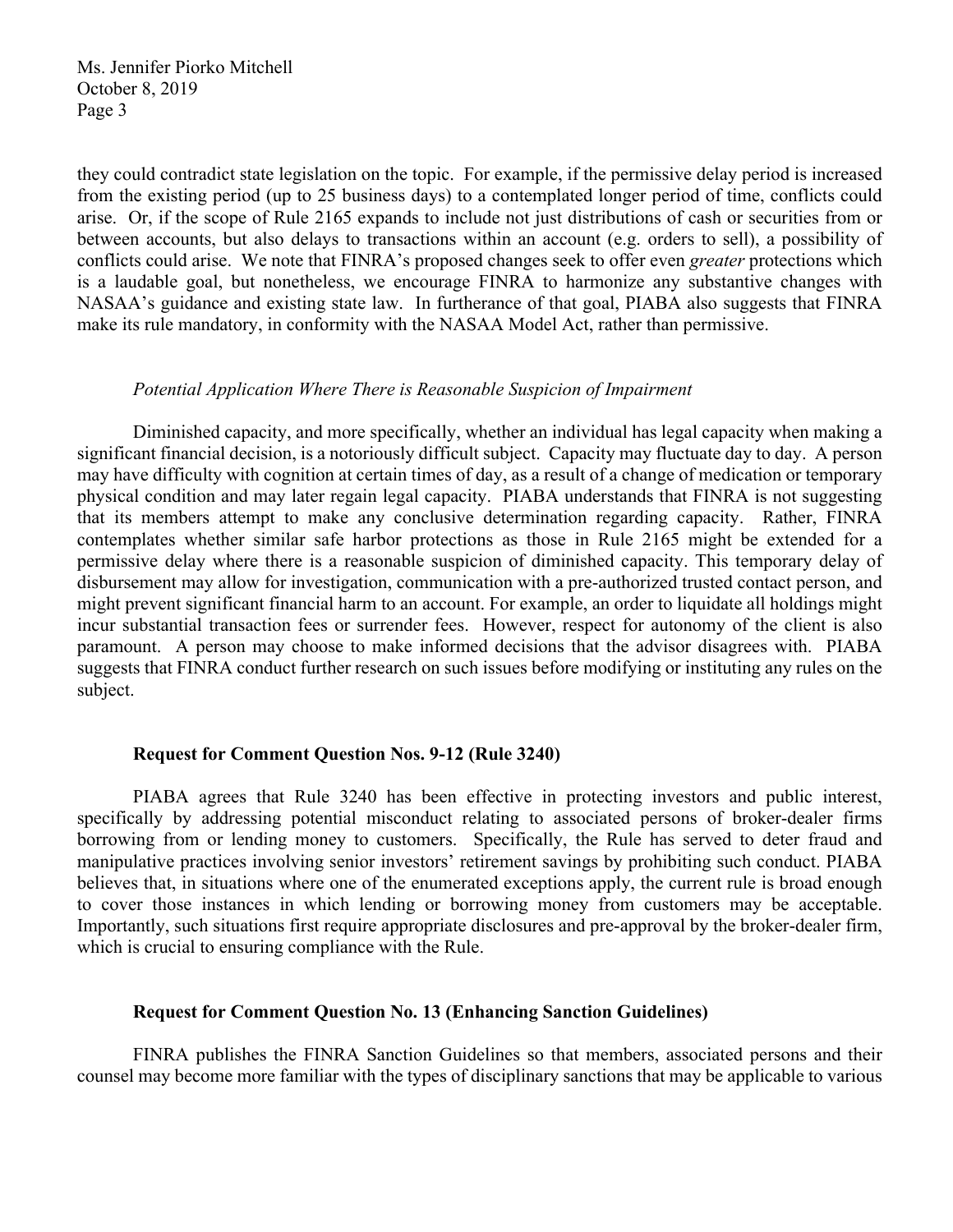violations.<sup>7</sup> The Sanction Guidelines suggest factors that Adjudicators may consider in determining where disciplinary conduct within a range sanctions may fall.

PIABA supports an amendment to the Sanctions Guidelines to add as a principal consideration whether a victimized customer is a "specific adult," i.e., a person 65 or older or a person 18 or older who the member reasonably believes has a mental or physical impairment that renders the individual unable to protect his or her own interest. Such language conforms with FINRA's mission to protect investors and the public interest, including persons over 65 and any other person who a member believes may be unable to protect their own interest. Failure to do so ought to be factored in determining appropriate disciplinary sanctions. FINRA's Sanction Guidelines ought to expressly clarify the types of individuals members must take reasonable steps to protect.

## **Request for Comment Question No. 17 (Additional Disclosure and Heightened Supervision when Marketing to Senior Investors)**

Members of PIABA frequently represent senior investors who were placed in unsuitable investment products and investment strategies at the recommendation of their financial advisor. Oftentimes, these recommendations involve complex products which are difficult for unsophisticated investors to understand, such as promissory notes, real estate investment programs, and Regulation D offerings.

PIABA believes that heightened supervision is necessary for particular products or investment strategies that are marketed to seniors. While providing additional disclosures is an important step, investors are already faced with a deluge of disclosure language in paperwork which they may have trouble accessing or may not comprehend. Heightened supervision is necessary to ensure that a particular product or investment strategy is suitable for elderly investors. Firms should be required to set appropriate supervisory parameters and conduct reviews of public communications with these issues in mind.

## **Request for Comment Question No. 18 (Efficiency / Effectiveness of Rules and Guidance relating to Senior Investors)**

Aggrieved investors are generally required to submit to FINRA's Dispute Resolution forum all claims against broker-dealer firms or their representatives. FINRA provides guidance for its staff and arbitrators in cases involving individuals at least 65 years old or have a serious health condition.<sup>8</sup> FINRA notes that, "upon request, staff will expedite the administration of arbitration proceedings in matters involving senior or seriously ill parties." When a case is expedited, parties and arbitrators are instructed to schedule a hearing within six months of from the date of the Initial Prehearing Conference.

PIABA urges FINRA to emphasize the importance of resolving such disputes expeditiously, at a minimum through Regulatory Notices and additional guidance to arbitrators. FINRA ought to make clear

 $\frac{1}{7}$ FINRA, Sanction Guidelines (March 2019), available at: https://www.finra.org/sites/default/files/Sanctions\_Guidelines.pdf.

<sup>8</sup> FINRA, Office of Dispute Resolution Arbitrator's Guide (November 2018 Edition).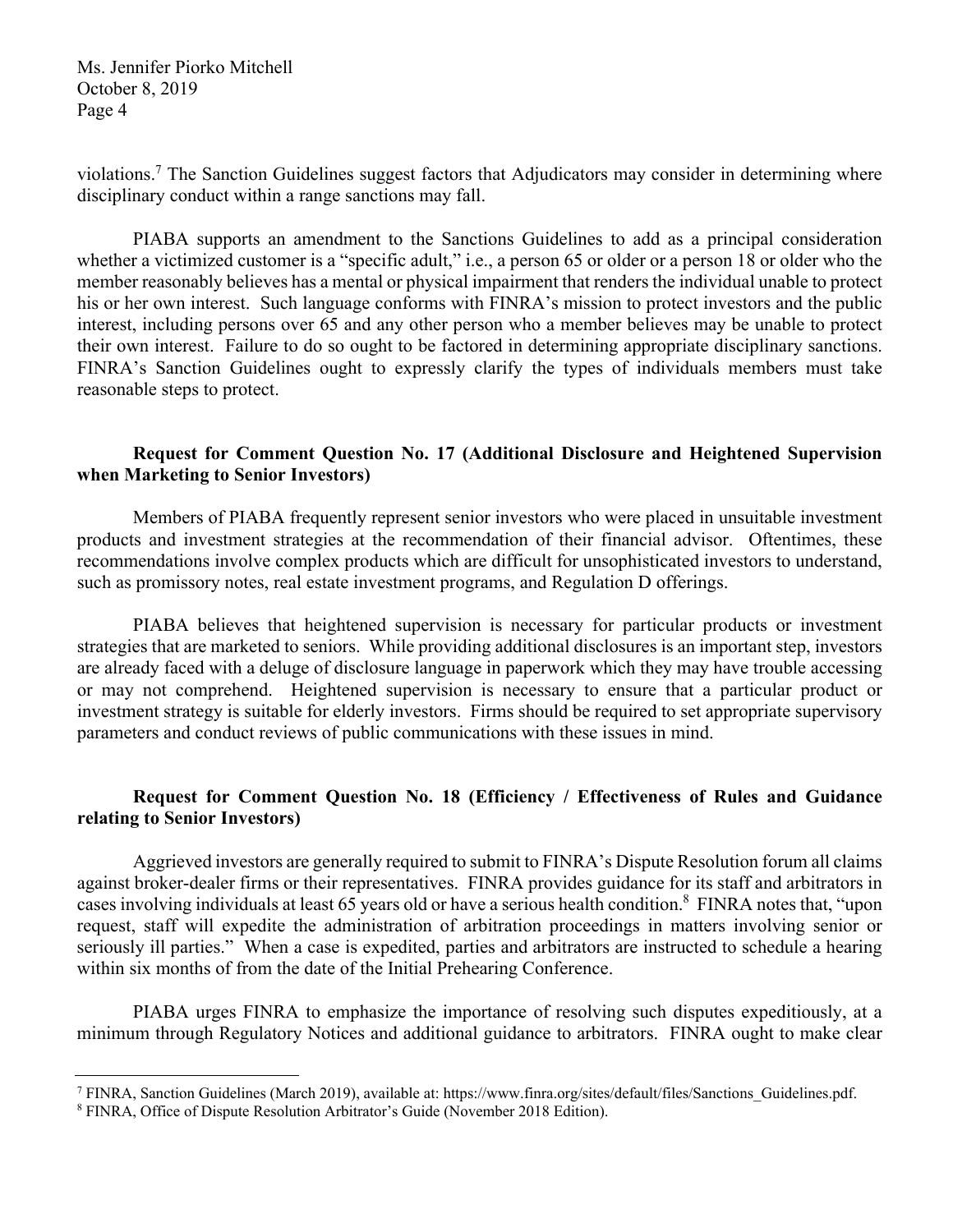that an expedited case scheduled for an evidentiary hearing beyond six months from the Initial Prehearing Conference should be the exception and only granted for good cause shown. Oftentimes, such cases are scheduled for hearing far after when FINRA intends, due to scheduling conflicts and claimed unavailability of counsel for broker-dealer firms or their representatives. In such circumstances, FINRA arbitrators ought to be instructed to scrutinize alleged scheduling conflicts or unavailability, especially for larger law firms which employ multiple attorneys. Such enhanced enforcement by FINRA conforms to its pledge of delivering fair, expeditious and cost-effective dispute resolution services for investors.

#### **Request for Comment Question Nos. 19 and 20 (Additional Comments)**

PIABA appreciates the broad request for additional comments relevant to the senior protection issues. We start with the observation that our members have found that the vast majority of seniors and other vulnerable investors do not know what FINRA is, do not know (or appreciate) that they have rights as investors and customer of broker-dealers, and/or do not know that they are susceptible targets to affinity fraud. This is a problem that FINRA should address by devoting more and more resources to education outreach to programs like or similar to AARP, American Society on Aging, SPRY and many other groups that help and advocate for the rights of vulnerable individuals. FINRA needs to make presentations, provide literature and generally be more visible to the people who these rules are designed to protect.

We are also concerned that recent changes to the FINRA website may make it more difficult for investors to find relevant information regarding elder investor protections. For example, the Securities Helpline for Seniors, Investor Complaint Center, and generally, information about Arbitration and Mediation, are now located at the far bottom of the FINRA.org home page. The contact phone numbers are particularly difficult to read in size, weight, and color of font. This critical information should appear at a prominent, top location, on the home page. PIABA encourages FINRA to consider reviewing the home page and other informational pages for legibility to elder investors.

Finally, PIABA strongly encourages FINRA to issue a separate Regulatory Notice regarding proposed rulemaking on the issue of the ability of a Registered Person to become a named beneficiary, executor, power of attorney, trustee, or similar for a non-family member customer. The abuse of a power of attorney is one of the major areas of financial exploitation identified by the National Adult Protective Services Association. And, the confidential position of trust held by a financial adviser may give rise to a presumption of undue influence under state law, where a client changes his or her estate plans in a way that benefits the adviser. Additional guidance from FINRA on the topic should help to curb abusive intrusion into investors' affairs and estate planning.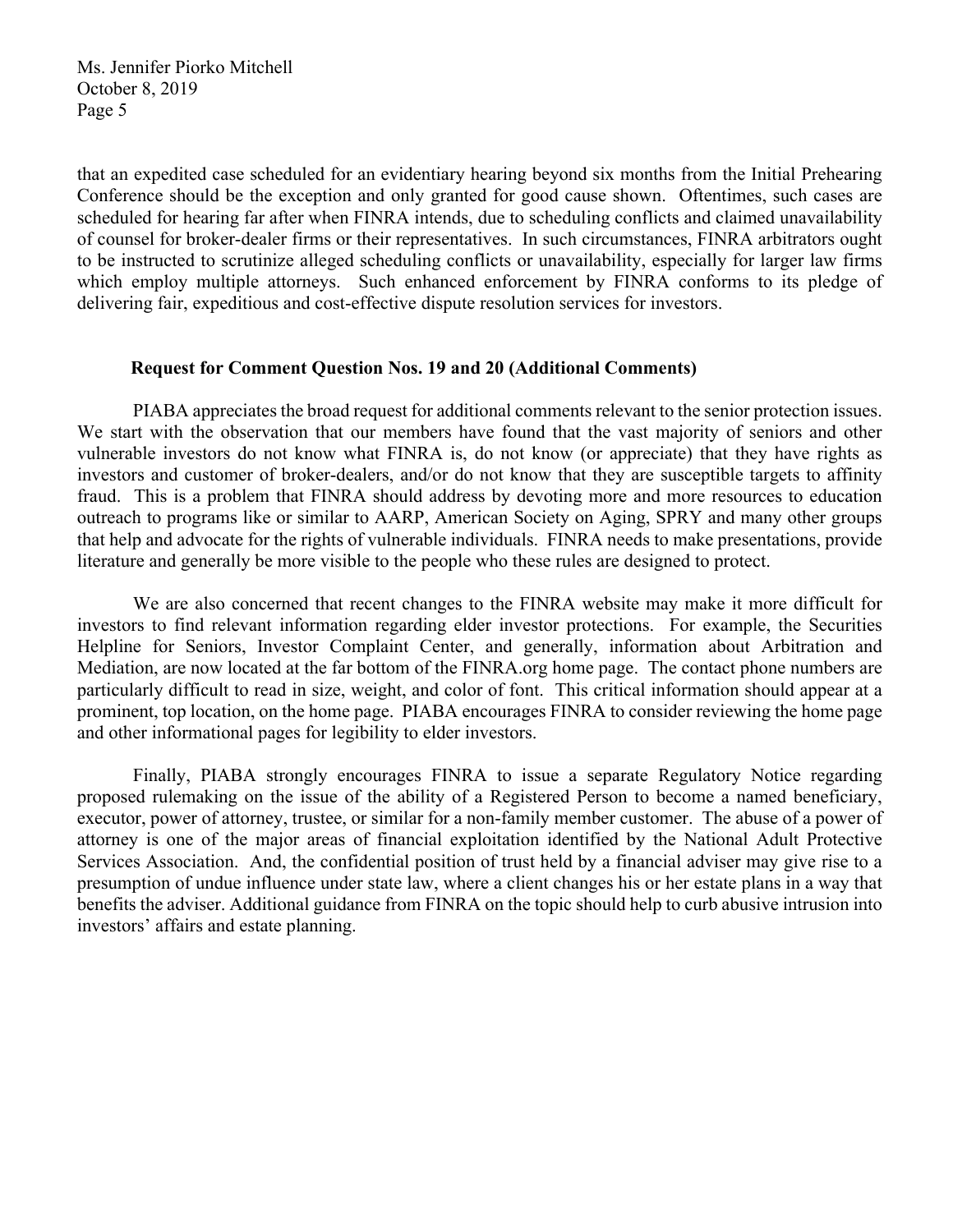#### **Conclusion**

Once again, PIABA acknowledges and appreciates FINRA's recognition that our elder population is particularly vulnerable to financial abuse, by a trusted friend or family member, as well as by a trusted broker or other financial professional. The "safe harbor" protections of Rule 2165 give brokers tools to help their clients and prevent potential abuse. Likewise, the prohibitions of Rule 3240 make it clear that potentially abusive lending arrangements are impermissible.

PIABA encourages FINRA to work in tandem with NASAA and state regulators, who are positioned to understand the needs of their particular aging populations. PIABA also applauds FINRA for its continued review of its rules and guidance to improve investor protections. We thank you for the opportunity to comment on the Notice, and urge FINRA to consider the issues set forth above.

Sincerely,

Christine Lazaro President

Samuel B. Edwards Executive Vice-President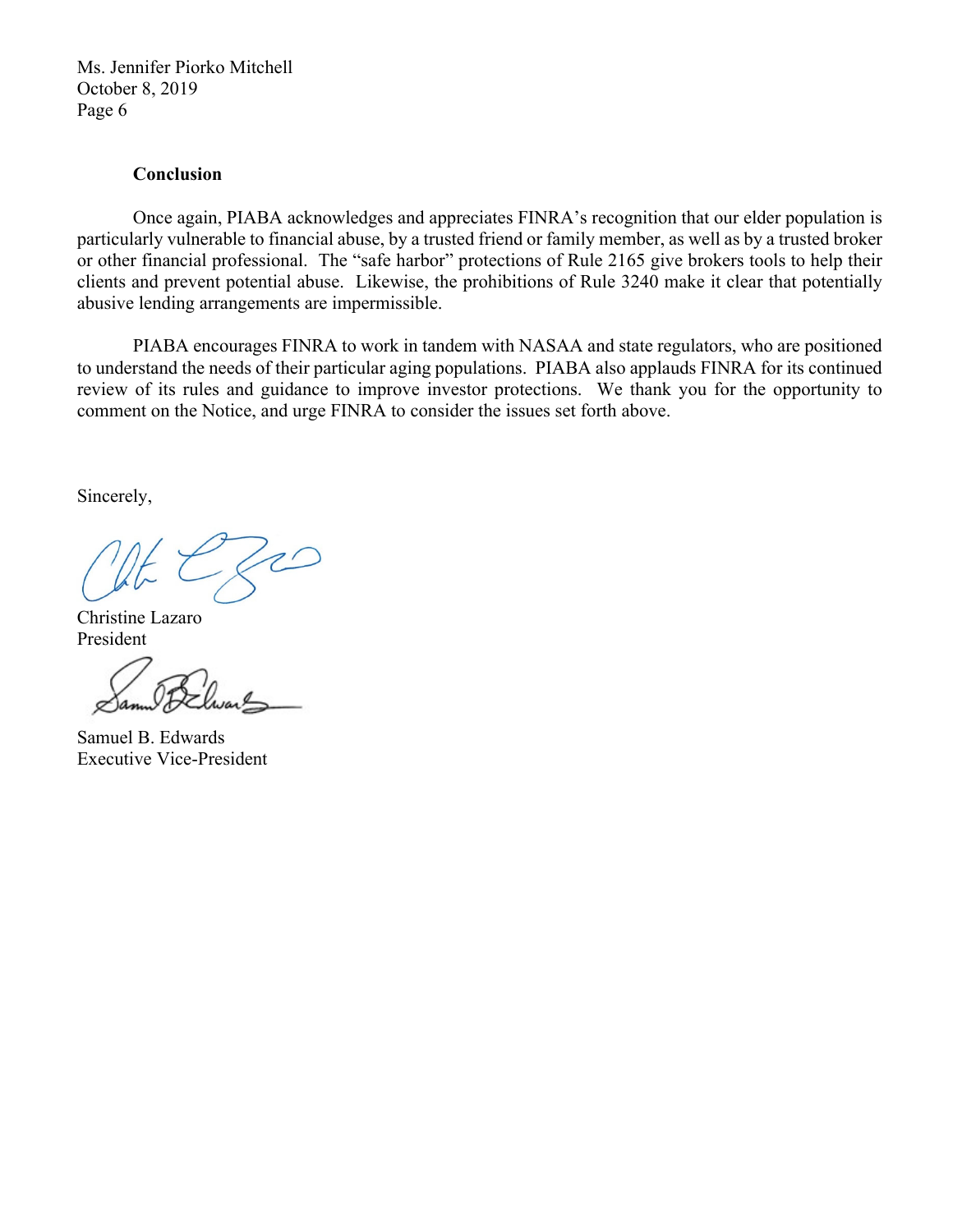

# **PUBLIC INVESTORS ADVOCATE BAR ASSOCIATION**

1225 West Main Street, Suite 126 | Norman, OK 73069 Toll Free (888) 621-7484 | Fax (405) 360-2063 www.piaba.org

*sent by email to: rule-comments@sec.gov* 

October 2, 2019

Vanessa Countryman Secretary U.S. Securities and Exchange Commission 100 F St NE Washington, DC 200549-1090

# **RE: Roundtable on Combating Elder Investor Fraud File Number 4-749**

Dear Ms. Countryman:

I write on behalf of the Public Investors Advocate Bar Association ("PIABA"), an international bar association comprised of attorneys who represent investors in disputes with their financial advisors. Since its formation in 1990, PIABA has promoted the interests of the public investor in all dispute resolution forums, while also advocating for public education regarding investment fraud and securities industry misconduct. Our members and their clients have a strong interest in issues facing elder investors and steps the Securities and Exchange Commission (the "Commission") may take to protect such investors.

The Commission's Retail Strategy Task Force is hosting a Roundtable on Combating Elder Investor Fraud. The Task Force has invited interested parties to submit comments on the subject of the Roundtable. PIABA appreciates the opportunity to provide the insight of our members and their clients on this very important topic.

Older Americans are typically at the peak of their wealth accumulation phase, making them an attractive target for fraudsters. Older Americans who are the victims of fraud may suffer both monetary damages as well as non-monetary damages such as emotional pain and suffering and feelings of shame and depression.<sup>1</sup>

content/uploads/2018/04/TIAA\_Institute\_Causes\_and\_Consequences\_RD143\_Mitchell\_April-2018.pdf?x70028.

*Officers and Directors* President: Christine Lazaro, NY Hugh D. Berkson, OH Thomas D. Mauriello, CA Joseph C. Peiffer, LA EVP/President-Elect: Samuel B. Edwards, TX Benjamin P. Edwards, NV David P. Neuman, WA Jeffrey R. Sonn, FL Secretary: David Meyer, OH Adam Gana, NY Timothy J. O'Connor, NY Andrew J. Stoltmann, IL Treasurer: Michael S. Edmiston, CA Marnie C. Lambert, OH Darlene Pasieczny, OR Robin S. Ringo, *Executive Director*

 $\frac{1}{1}$ <sup>1</sup> See, e.g., Marguerite DeLiema, Martha Deevy, Annamaria Lusardi, and Olivia S. Mitchell, Exploring the Prevalence, Risk Factors, and Financial Consequences of Fraud: Evidence from the Health and Retirement Study, TIAA Institute (Apr. 2018), https://gflec.org/wp-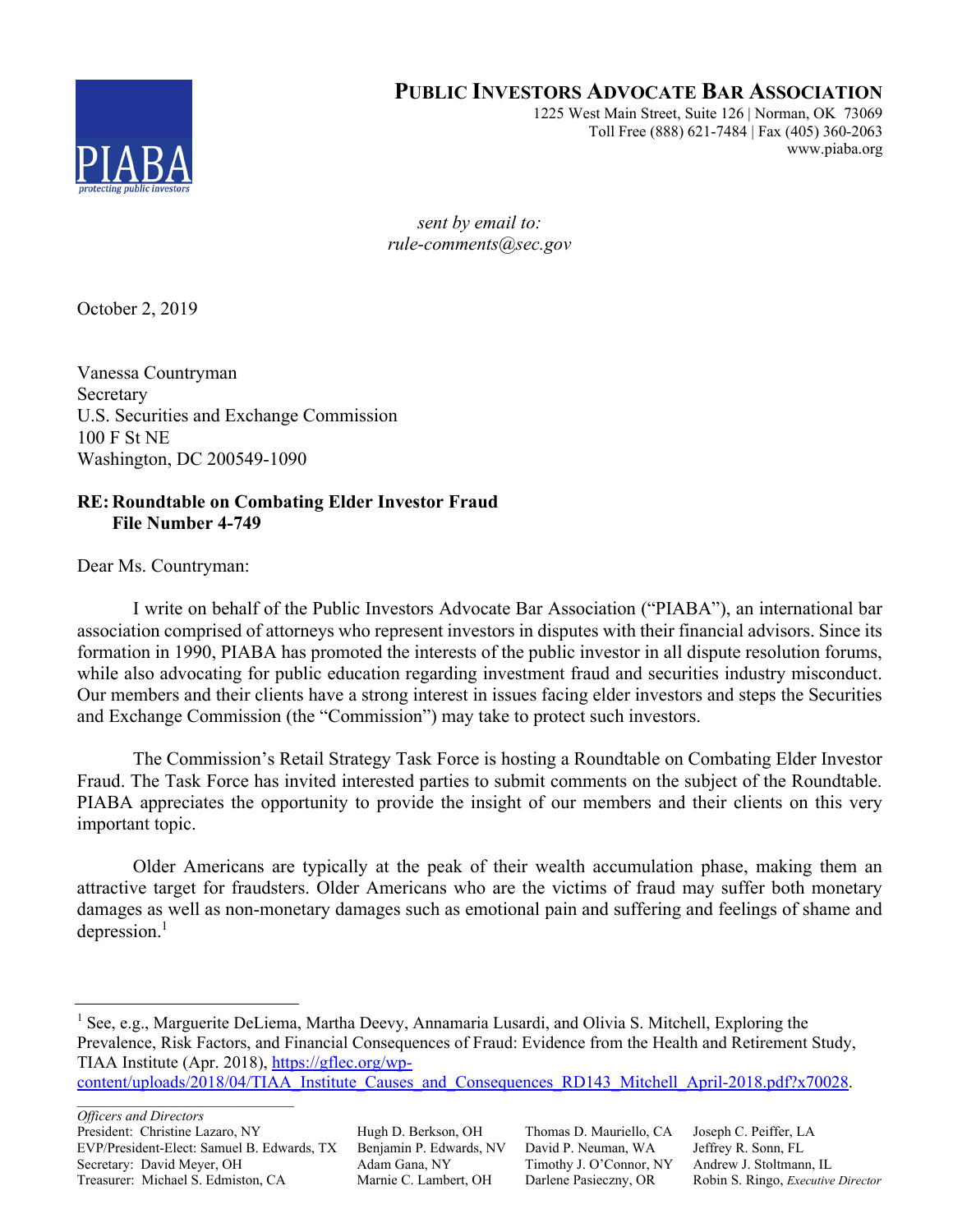Unfortunately, there is not rich data on fraud because it is often underreported. For example, according to a study conducted by the FINRA Investor Education Foundation, although 11% of survey respondents reported losing money in a likely fraudulent activity, only 4% actually admitted to being a victim of fraud.<sup>2</sup> Approximately a quarter of the survey respondents reported that they may have been asked to invest in a fraudulent investment and at least 16% reported investing money in a likely fraudulent offering.<sup>3</sup> A TIAA Institute study found that as many as 8% of the survey respondents had been a victim of at least one fraudulent activity.<sup>4</sup> In another study, 5% of survey respondents reported they had been the victim of a fraudulent investment in the past five years. $5$ 

In 2018, NASAA members brought enforcement actions that involved over 750 senior victims.<sup>6</sup> The enforcement actions concerned unregistered securities, traditional securities, variable annuities, affinity fraud, equity-indexed annuities, and viatical or life settlements.<sup>7</sup> Looking back at NASAA's enforcement statistics over the past five years, these products have consistently been connected with senior investor protection issues.<sup>8</sup>

## **Financial Vulnerability**

Those nearing retirement may be in a more precarious financial position than past generations. For example, 71 % of Early Boomers, those born between 1948 and 1953, have debt when on the verge of retirement.<sup>9</sup> In 2015, the median amount of debt held by Early Boomers was \$32,700, with the top quartile holding  $$146,800$  in debt.<sup>10</sup> This means that more Americans will carry debt into retirement, and may face challenges servicing the debt in retirement. This study raised concerns that as older persons rebalance their portfolios from riskier investments to more fixed income assets, they may have even greater difficulties managing and paying off their debt burdens.<sup>11</sup>

content/uploads/2018/04/TIAA\_Institute\_Causes\_and\_Consequences\_TI\_Mitchell\_April-2018.pdf?x22667.

<sup>5</sup> Marguerite DeLiema, Martha Deevy, Annamaria Lusardi, and Olivia S. Mitchell, Financial Fraud among Older Adults: Evidence and Implications (Dec. 2018), p. 8, https://gflec.org/wp-

content/uploads/2018/12/FinancialFraud\_JGSS.pdf?x70028.

<sup>11</sup> *Id.* at p. 13.

<sup>&</sup>lt;sup>2</sup> FINRA Investor Education Foundation, Financial Fraud and Fraud Susceptibility in the United States (Sept. 2013) ("FINRA Financial Fraud Study"), p. 3, https://www.finrafoundation.org/sites/finrafoundation/files/Financial-Fraud-And-Fraud-Susceptibility-In-The-United-States\_0\_0\_0.pdf. 3 *Id.*, pp. 18 & 20.

<sup>&</sup>lt;sup>4</sup> Marguerite DeLiema, Martha Deevy, Annamaria Lusardi, and Olivia S. Mitchell, Causes and Consequences of Financial Mismanagement at Older Ages, TIAA Institute (April 2018), https://gflec.org/wp-

 $6$  NASAA 2019 Enforcement Report (Sept. 2019), p. 8, https://s30730.pcdn.co/wp-content/uploads/2019/09/2019-Enforcement-Report-Based-on-2018-Data-FINAL.pdf. 7 *Id.*

<sup>8</sup> *See*, *e.g.*, NASAA 2017 Enforcement Report (2017), https://s30730.pcdn.co/wp-content/uploads/2017/09/2017- Enforcement-Report-Based-on-2016-Data.pdf; NASAA 2015 Enforcement Report (2015), https://s30730.pcdn.co/wp-content/uploads/2011/08/2015-Enforcement-Report-on-2014-Data\_FINAL.pdf.

<sup>&</sup>lt;sup>9</sup> Annamaria Lusardi, Olivia S. Mitchell, and Noemi Oggero, Debt and Financial Vulnerability on the Verge of Retirement (Apr. 2019), p. 7, https://gflec.org/wp-content/uploads/2019/05/LusardiMitchellOggero\_Debt\_4-27-19- JMCB.pdf?x70028. 10 *Id.*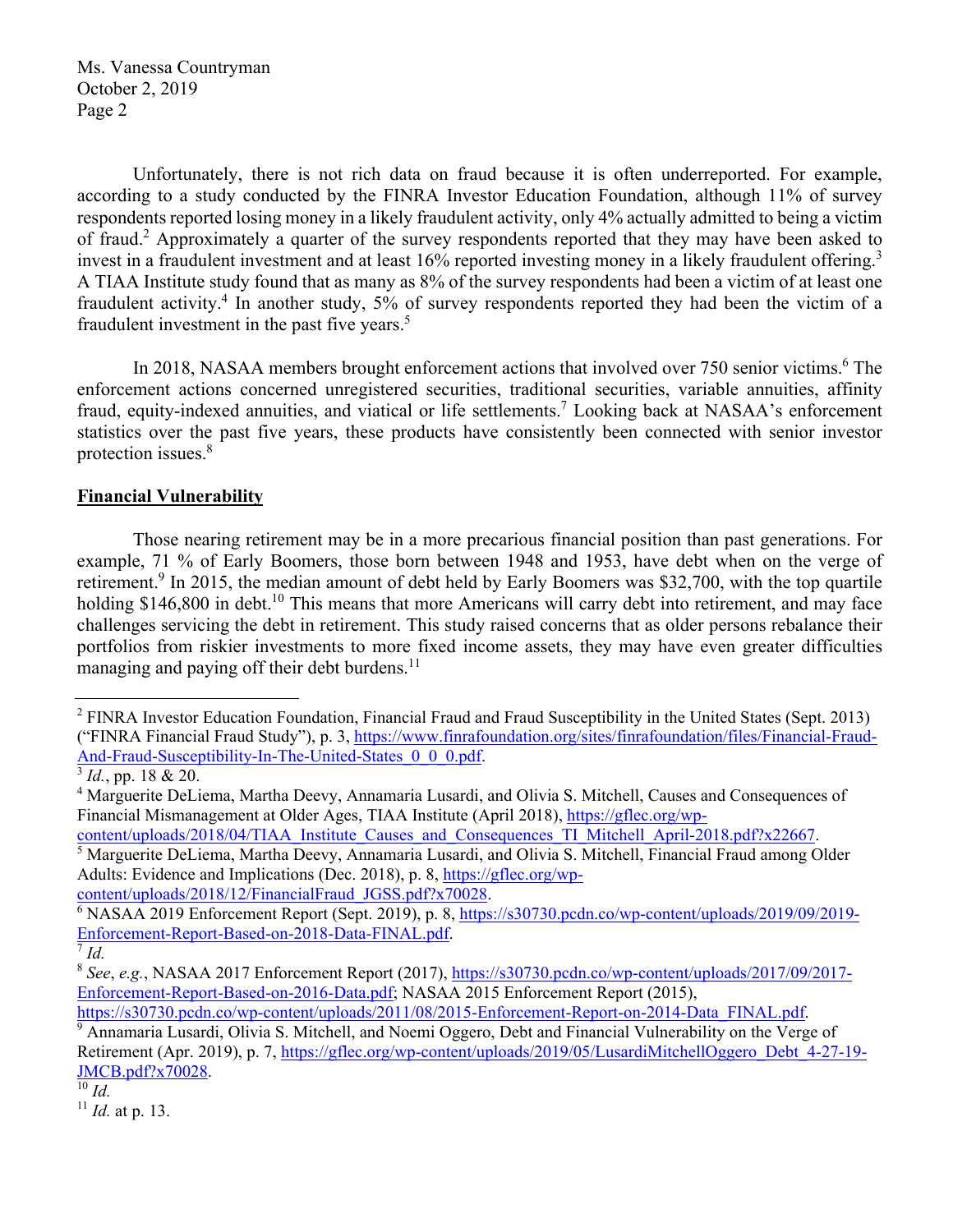Further exemplifying the financial vulnerability of older Americans, a third of survey respondents age 56 to 61 indicated they probably or certainly could not come up with \$2,000 in a month's time.<sup>12</sup> That may mean these individuals do not have the financial security to cover a relatively minor medical procedure or home improvement. In fact, another study found that 13% of survey respondents aged 55 or older had past-due medical bills, and  $24\%$  are concerned they have too much debt.<sup>13</sup>

Older Americans are also concerned about their financial security in retirement. The same study found that 42% of survey respondents aged 55 or older worry about running out of money in retirement.<sup>14</sup> Among those who have accumulated savings in retirement accounts, the typical balance is about \$40,000.<sup>15</sup> More than 75% fall short of conservative retirement savings targets based on a retirement age of 67.<sup>16</sup> Another study found that among near-retirement households, 30% have no retirement savings, and another third have savings of less than their annual income.<sup>17</sup> The typical near-retirement household only has \$14,500 saved.<sup>18</sup> According to conservative estimates, at a retirement age of 67, retirees should have 8 times their annual income in savings.<sup>19</sup> Even at that level, the retiree still has a one in four chance of running out of money.<sup>20</sup>

With respect to financial literacy, fewer than half of the survey respondents answered the risk question correctly, and less than a third answered a compound interest in debt question correctly.<sup>21</sup> One study found that almost 80% of survey respondents say retirees do not know enough about investing to ensure that their retirement savings will last them through retirement.<sup>22</sup>

## **Investor Stories: Concerns about Retirement Income**

The following investor stories highlight the concerns retired investors may have in retirement: running out of money. In both of these cases, the investors were lured into investing in products which were sold as providing them income streams throughout their retirement. Unfortunately, they didn't get what they bargained for.

 $^{21}$  *Id.* at p. 33.

 <sup>12</sup> *Id.* at p. 21.

<sup>&</sup>lt;sup>13</sup> FINRA Investor Education Foundation, The State of U.S. Financial Capability: The 2018 National Financial Capability Study (June 2019), p. 10, 31,

https://www.usfinancialcapability.org/downloads/NFCS\_2018\_Report\_Natl\_Findings.pdf. 14 *Id.* at p. 18.

<sup>&</sup>lt;sup>15</sup> Diane Oakley and Kelly Kenneally, Retirement Insecurity 2019 – American's Views of the Retirement Crisis, National Institute on Retirement Security (Mar. 2019) ("Oakley & Kenneally"), p. 1, https://www.nirsonline.org/wpcontent/uploads/2019/02/OpinionResearch\_final-1.pdf. 16 *Id.*

<sup>&</sup>lt;sup>17</sup> Nari Rhee, PhD and Ilana Boivie, The Continuing Retirement Savings Crisis, National Institute on Retirement Security (Mar. 2015), p. 11, https://www.nirsonline.org/wp-content/uploads/2017/07/final\_rsc\_2015.pdf. <sup>18</sup> *Id*.

<sup>19</sup> *Id.* at p. 13.

 $^{20}$  *Id.* 

<sup>22</sup> Oakley & Kenneally, *supra* note 15,p. 6.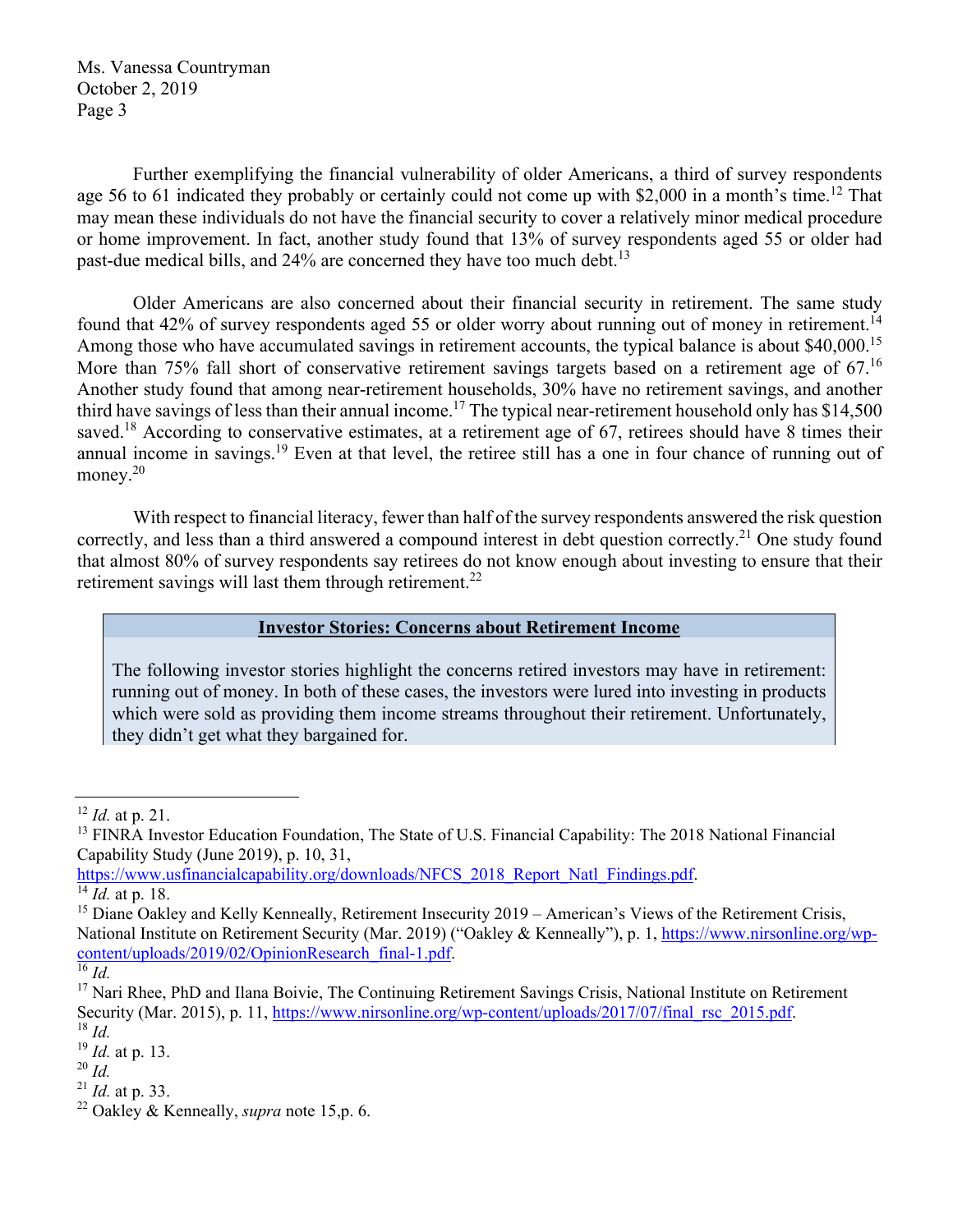A 72-year-old widow invested following a free lunch seminar at a local restaurant. The broker assured the investor that he would earn her an income stream of 6% while preserving her investment principal. The investor transferred her savings to the broker, who then invested her in non-traded REITs and a business development company. Not only were these investments risky, they were also illiquid. Ultimately, a FINRA arbitration panel ordered the brokerage firm to rescind the purchases of the investments and reimburse the investor for her losses.

An investor in her early 80's was sold private placements and a "private annuity" by her broker. The widowed investor was told she would have income that would last for the rest of her life. Shortly thereafter, the broker left the firm. The investments turned out to be fraudulent Ponzi schemes, but that was not uncovered until the broker eventually stopped making payments on the "investments" and was finally indicted for his fraudulent scheme. Ultimately, a FINRA arbitration panel ordered the brokerage firm to provide the investor with sufficient funds to allow her to purchase an annuity that would provide her with the income stream she had been guaranteed by the broker.

While these stories ultimately resulted in the investors receiving back at least a portion of their lost retirement through the FINRA arbitration system, there are many situations where similarly wronged investors received back no funds, such as when the guilty party and/or firm are no longer in business or do not have sufficient assets to pay from their wrongful conduct.

## **Lack of Financial Literacy**

Investors lack basic financial literacy, and as a result, are not really in a position to manage their own investments, or to oversee a broker who is managing their investments. One study determined that many of the survey respondents lacked an understanding of basic investment terms, including what would be a reasonable return on an investment.<sup>23</sup> The study asked survey respondents how much risk they were willing to take to meet their retirement needs; more than half of the survey respondents indicated that they were not willing to invest in riskier investments regardless of their financial situation.<sup>24</sup>

Other studies have also found that investors have low financial literacy when it comes to topics such as comprehending risk or compound interest. For example, in a recent study conducted by the TIAA Institute, over 60% of survey respondents answered questions about risk-related concepts incorrectly.<sup>25</sup> Another study found that half of survey respondents aged 55 or older could not correctly answer two simple questions about inflation and compound interest.<sup>26</sup>

<sup>&</sup>lt;sup>23</sup> FINRA Financial Fraud Study, supra note 2, p. 3.

<sup>24</sup> *Id.*, p. 10.

<sup>&</sup>lt;sup>25</sup> Paul J. Yakoboski, Annamaria Lusardi, and Andrea Hasler, Financial Literacy in the United States and Its Link to Financial Wellness – The 2019 TIAA Institute-GFLEC Personal Finance Index (April 2019), pp.  $3 - 5$ , https://gflec.org/wp-content/uploads/2019/03/TIAA-Institute-GFLEC\_P-Fin-Index-Report\_April-2019\_FINAL-

<sup>1.</sup>pdf?x70028.<br><sup>26</sup> Annamaria Lusardi, Olivia S. Mitchell, and Vilsa Curto, Financial Sophistication in the Older Population (Feb. 2013), p. 1, https://gflec.org/wp-content/uploads/2014/12/a738b9\_a94ad22b24a84672bf808e19bc0bca70.pdf.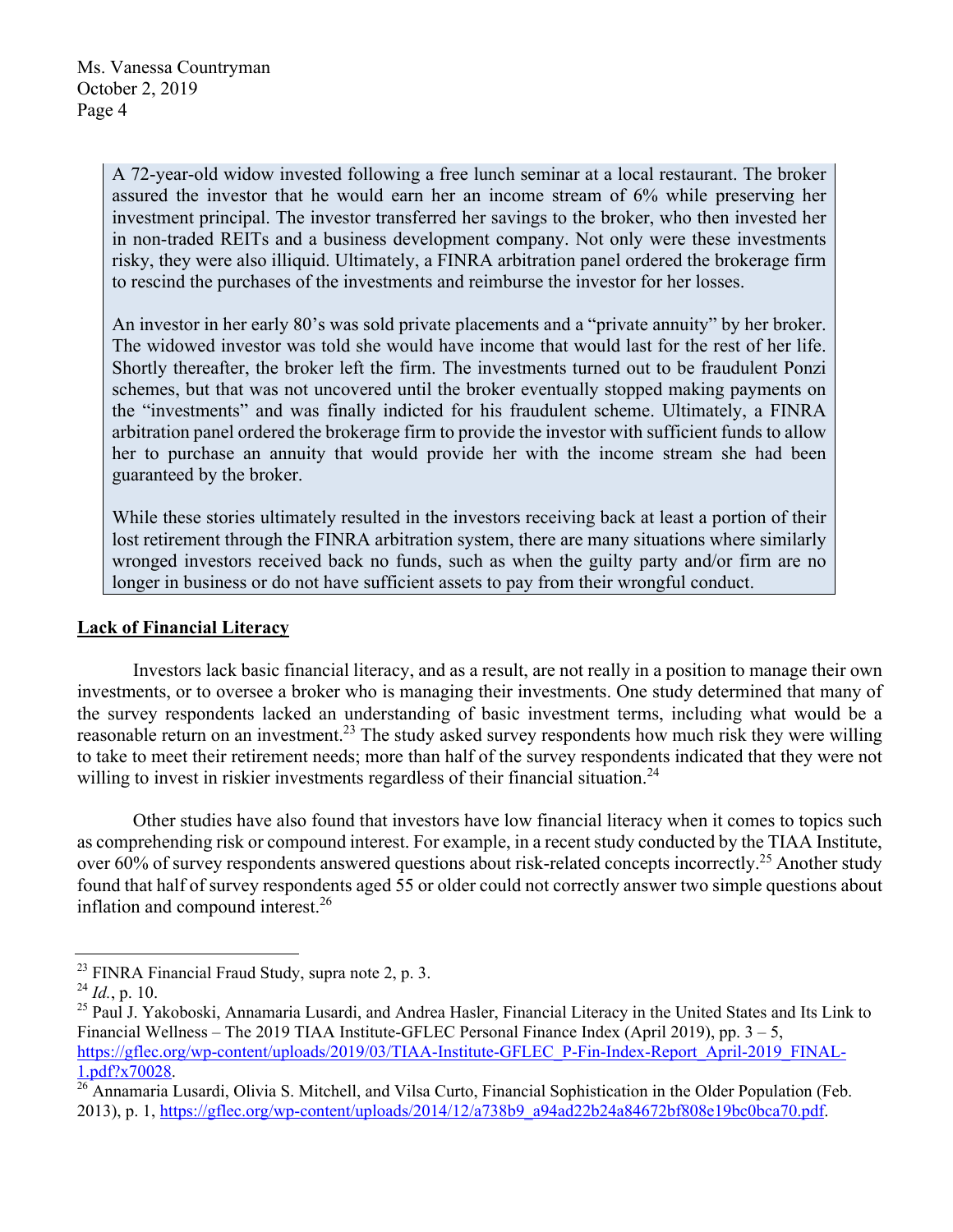#### **Investor Stories: Vulnerable Investors**

The following investor stories demonstrate how investors end up trusting bad advice from their financial advisors, in part because of the asymmetry in financial literacy between the investors and their financial advisors.

A group of investors were employees of the Fireman's Fund Insurance Company. Following "financial education seminars," the employees invested significant portions of their retirement savings in private placements. Some of the employees retired early, relying on the monthly interest payments they were receiving from the investments. Unfortunately, by mid-2008, most of the investments had stopped paying any interest. Ultimately, a judge ordered the firm responsible for the seminars to pay the investors over \$36.8 million to reimburse them for their losses.

In another situation, a 97-year-old investor wanted to ensure that, upon his death, his savings would be passed on to his heirs. Two unscrupulous insurance agents sold him on the concept of annuities, promising an "immediate 10% bonus," or "immediate 7% growth." They sold him three annuities over the course of two years, with the investor aged 98 for the last of the purchases. While promising above-average returns for him, what the agents and the underlying annuity issuers actually delivered were products with extraordinary internal fees, incredible complexity, and a near-guaranteed risk of loss insofar as the surrender value of the products would almost certainly be less than the amount invested. The products would have completely failed the intended purpose of providing a lump sum distribution upon the investor's demise since the only way to access *any* growth in the products as to hold the annuities for a period of at least five years, and then annuitize them for at least ten more. The investor would have had to reach age 109 in order to access the "accumulation value" – being the sum of the original investment and any growth thereon. To simply break even and access the amount he'd originally invested, he'd be required to have lived till the age of 102.

Unsatisfied with having made tremendous commissions on the first three annuities, the agents approached the investor a year later and convinced him to surrender the largest of the original three annuities, and a portion of another, and use the proceeds to buy a new annuity. The investor was 99 ½ years old at the time. The product the agents sold him: (1) offered no benefits beyond what he already had; (2) offered even more complexity than the products he'd been sold a year before; and, (3) offered the investor the opportunity to break even if he lived to age 114 ½. Particularly offensive was the fact that the death benefit to be paid was the surrender value – not the accumulated value. In short, the product *guaranteed* the investor a loss, whether he lived or died. After retaining an attorney, the investor was able to get out of the annuities and was able to meet his original goal of leaving his savings to his family, not his insurance agents.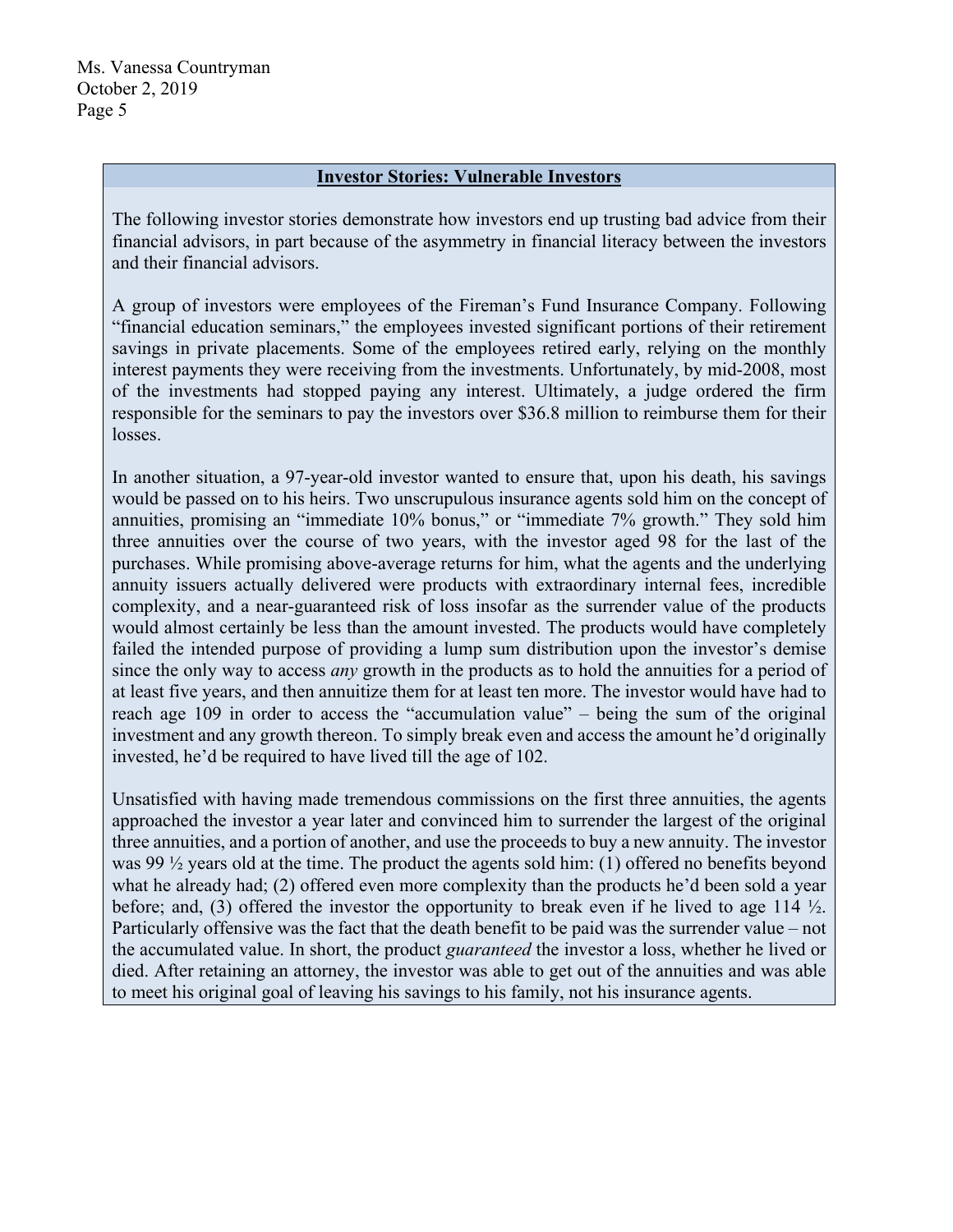## **Brokerage Firm Policies to Protect Seniors**

NASAA examined steps brokerage firms may take to address senior investor protection. The NASAA study found that only 30% of brokerage firms had adopted senior-specific policies and procedures.<sup>27</sup> The individual policies and procedures varied from firm to firm. For example, with respect to suitability, some firms merely reminded brokers that certain suitability information, including age, income, and expenses, should be emphasized when considering a recommendation.<sup>28</sup> Other firms restricted what products, such as variable annuities and alternative investments, may be sold to senior investors.<sup>29</sup> Certain firms focused on particular concerns for senior investors, such as product concentration issues.<sup>30</sup> Over 80% of the firms surveyed did not have a senior-specific review process to monitor for changes to the investor's financial objectives.31

### **Investor Story: Failure of the Brokerage Firm to Protect an Elder Investor**

The following investor story demonstrates how the lack of firm policies to follow up on red flags, such as a change of investment objective in an elder investor's account to be more aggressive, can cause harm.

An investor, a retiree, was assigned to a new broker after his prior broker passed away. The new broker sold off the investor's income producing investments and began to trade stocks instead. Shortly after taking over the account, the broker changed the investor's investment objective to "Speculation." Over the course of the next two years, the broker churned the account, eventually virtually wiping out the account value. Unfortunately, the investor passed away before he could do anything about the broker's misconduct.

## **Protecting Elder Investors**

As a larger portion of our society approaches retirement with the aging of the Baby Boomer generation, more and more adults may be subject to investment fraud. As the stories above demonstrate, investors need additional protections to ensure those who have saved for retirement will actually have those funds available to them.

While some brokerage firms have taken on the responsibility of adopting policies and procedures aimed at protecting elder investors, more must be done. Currently, FINRA does not require brokerage firms

<sup>30</sup> *Id.* 

 $31$  *Id.* at pp.  $11 - 12$ .

<sup>&</sup>lt;sup>27</sup> NASAA, NASAA Broker-Dealer Section Study of Senior Practices and Procedures,  $2016 - 2017$  (June 2017), p. 7, https://s30730.pcdn.co/wp-content/uploads/2017/06/BD-Study-of-Senior-Practices-and-

Procedures\_06152017.pdf. 28 *Id.* at p. 8.

 $^{29}$  *Id.*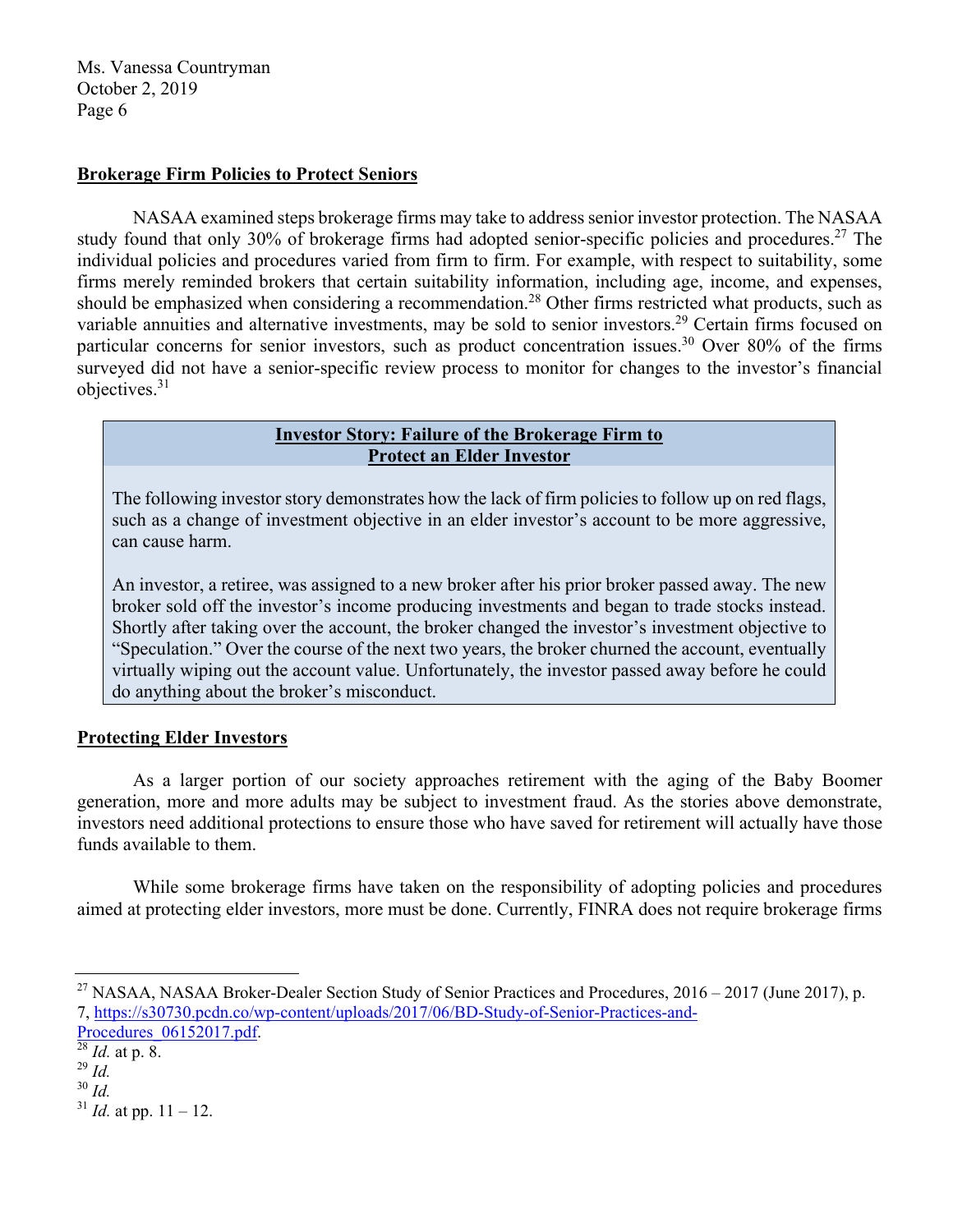to have supervisory policies specifically aimed at addressing the common red flags that may impact elder investors.

In 2017, NASAA suggested several measures that could be adopted by brokerage firms to improve their policies and procedures:

- 1) Clear definitions of "seniors" and "vulnerable adults"; firms should evaluate the need for definitions if they do not exist, taking into consideration those states that have adopted the Model Act;
- 2) Dedicated staff resources responsible for senior-related issues;
- 3) Guidance for communications with seniors and other senior-specific policies and procedures;
- 4) More frequent updates of account documentation for seniors, including investment objectives;
- 5) Heightened suitability review for seniors that is triggered by red flags such as investments in higher risk or complex products, account concentrations, or significant changes to account activity;
- 6) Training regarding senior issues including the identification and escalation of senior financial exploitation and diminished capacity;
- 7) Use of a trusted contact form and other resources to assist senior investors;
- 8) Proper escalation protocols, including clear and specific escalation instructions for registered representatives and other firm personnel, and the designation of decision makers for reporting concerns outside of the firm;
- 9) How and when to report matters to adult protective services, law enforcement, or state securities regulators; and
- 10) When to delay account disbursements as a result of escalated concerns.<sup>32</sup>

NASAA's suggestions are a good place for the Commission to start. However, rather than encouraging brokerage firms to adopt such policies and procedures, brokerage firms should be mandated to adopt such procedures.

Additionally, beyond simply heighted review for certain red flags, the Commission should consider disallowing firms from selling certain investors certain products. As an example, non-traded REITs and private placements are often sold to retirees as offering a guaranteed income stream, with little focus on their price volatility, illiquidity, and potential for inconsistent or non-existent income streams. Investors are not evaluating these investments on their own, rather these investors are relying on their brokers to make appropriate recommendations in line with the investors' needs. Unfortunately, all too often, the investors are left to figure out for themselves how they will continue in retirement without access to their hard-earned savings.

 <sup>32</sup> *Id.* at p. 23.